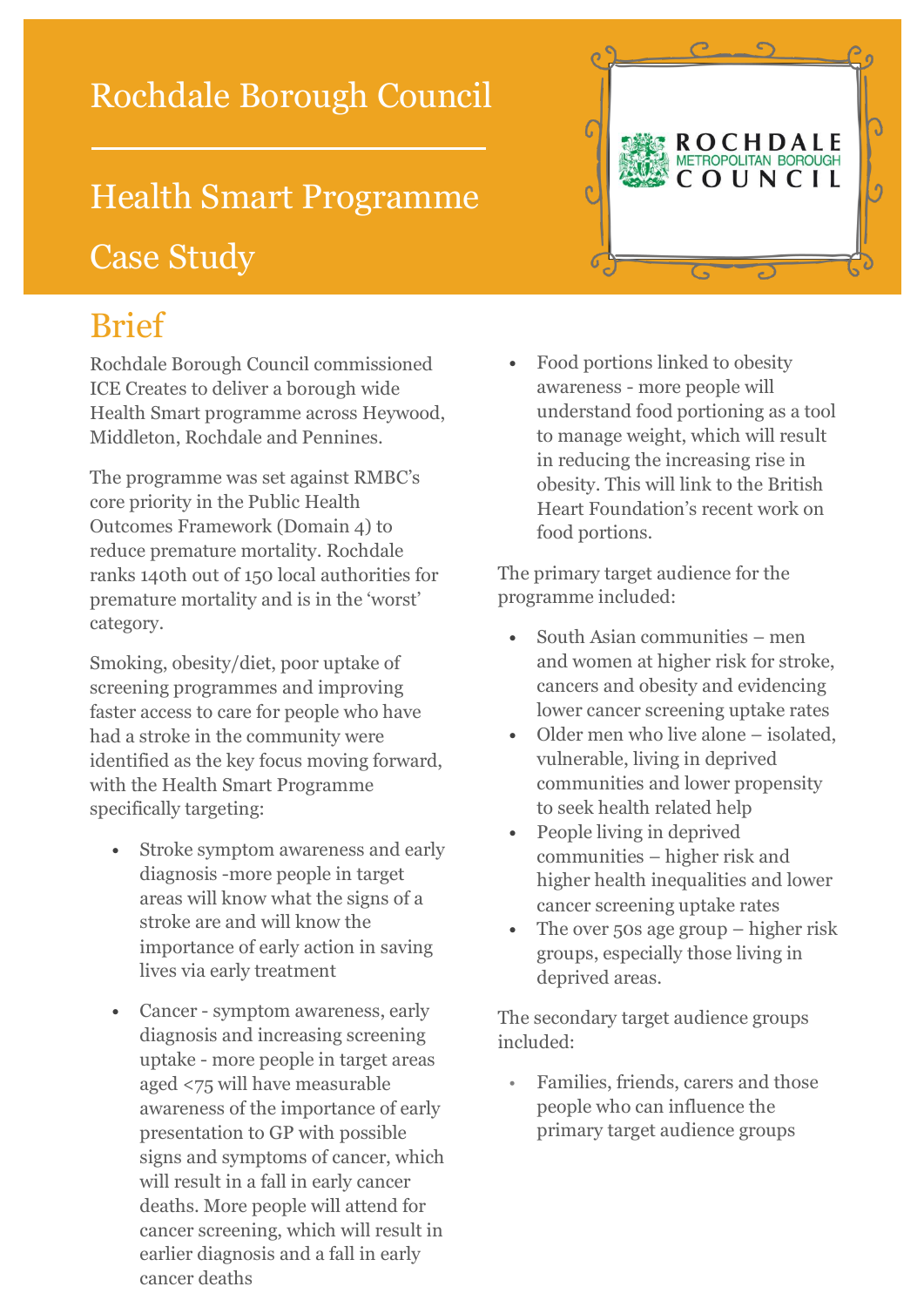- **•** The general population most notably for general awareness raising and portion control messages and interventions
- **•** We will also focus on segments of the borough's population for targeted activities e.g. breast cancer awareness will pre-dominantly target women over 50 to increase awareness about signs and symptoms and screening; cervical cancer awareness will target women over 25 to raise awareness and encourage them to take up screening.

The purpose of the communications and engagement campaign was to support Rochdale's Public Health Strategy to reduce premature mortality rates by focusing upon key priorities that the Council had identified as making a significant improvement towards health outcomes: food portion and portion control, signs, symptoms and screening of breast, bowel, lung and cervical cancer and recognising the signs of stroke and responding appropriately (act FAST – Face, Arms, Speech Time).

To achieve the desired outcomes, ICE developed an integrated three-stage campaign, including:

- 1. Champions programme recruitment and training of Health Smart Champions and extensive community engagement
- 2. Communication campaign
- 3. Campaign evaluation.

# Our approach

The development, management and execution of the campaign were based upon our 'people shaped' philosophy. Using the principals of insight, co-creation and engagement:

- 1. We generated **insight** through baseline surveys to establish current levels of awareness and understanding of representatives from across the borough in relation to food portions/healthy eating, signs and symptoms of cancer and signs of and response to stroke.
- 2. The Health Smart campaign creative was **co-created** with RMBC and community representatives to agree campaign identity and logo, key messages, tone of voice and design style.
- 3. Finally, the campaign embraced an asset-based community development approach – empowering and up-skilling stakeholders and Champions to deliver face-to-face **engagements**, create connections using social media and traditional channels of communication, and bringing together stakeholders and support services to deliver informative and engaging interventions.

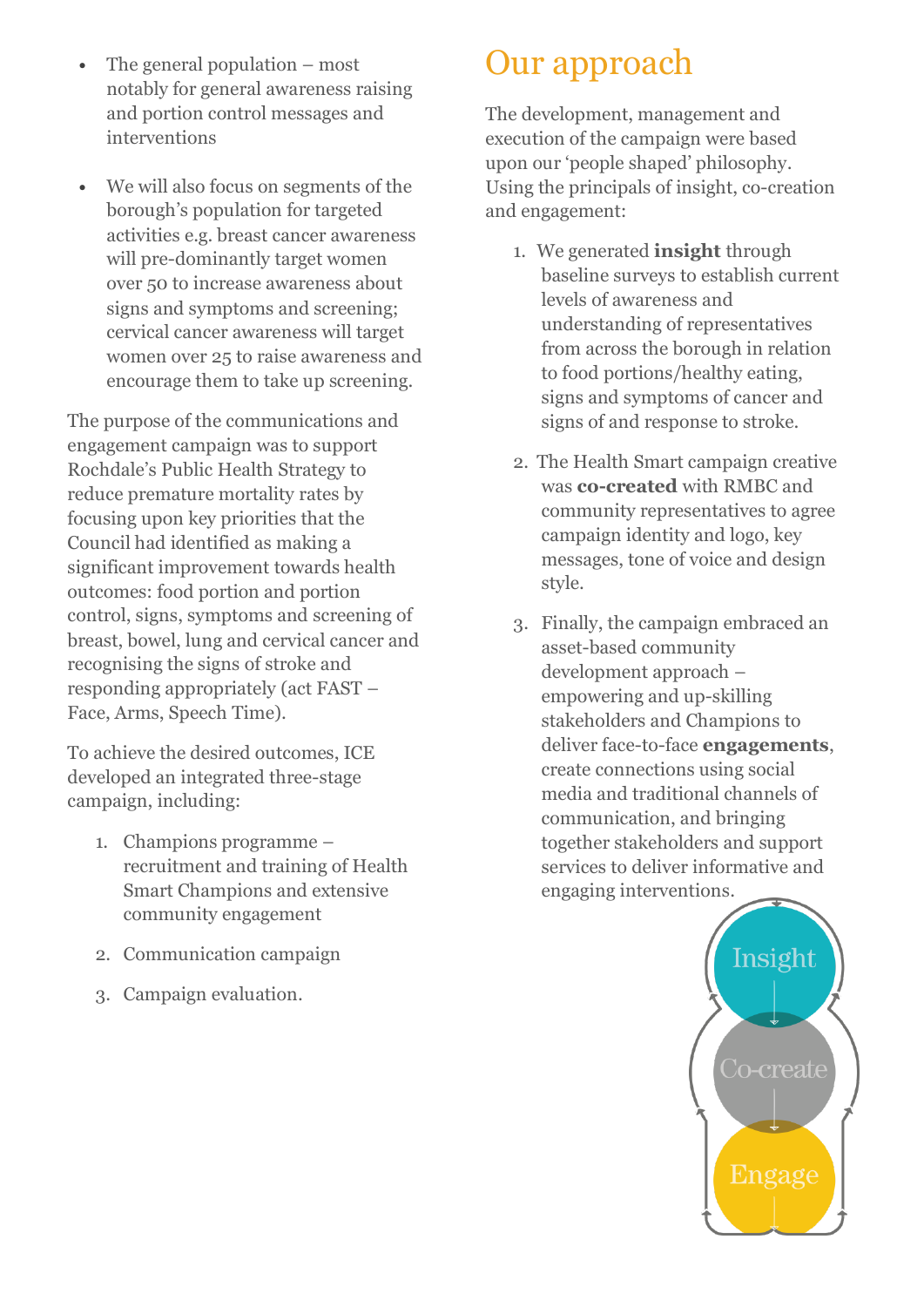# Health Smart Champion Recruitment and Training

Community engagement is one of the most effective means of communicating messages and activating communities. ICE designed a community activation programme through a network of stakeholders and recruited 'Health Smart Champions' to support the delivery of the programme through a co-ordinated approach using engagement, brief interventions and community-based events. The role of the Champions was to:

- **•** Raise awareness of the Health Smart campaign
- **•** Encourage dialogue about health topics and general wellbeing
- **•** Encourage the community to take positive action relating to their own lifestyle and health behaviours
- **•** Activate and empower the community to make positive lifestyle choices.

As part of this programme we linked with stakeholders, community groups and volunteers to raise awareness of cancer, stroke and food portions amongst people living and working within the borough. Working within these community networks, we recruited and trained volunteers to become 'Health Smart Champions', with a particular focus on one or all topics.

The Champions played an integral role in delivering the community engagement programme locally to people living in Heywood, Middleton, Pennines and Rochdale.

Their extensive reach and community links, knowledge of the area and their passion for making a difference to the lives of their friends, family, neighbours and other people living in their community meant that they could take the key messages of stroke, cancer and food portion sizes as far and wide as possible.

Key to the strategy was stakeholder mapping and engagement to identify the raft of groups, organisations and individuals operating across the borough who could be instrumental in opening doors and acting as 'gatekeepers' to local people and local communities. We engaged with over 250 local stakeholders to discuss the programme and were able to recruit 1oo Champions. The programme team contacted stakeholders via telephone, emails and meetings and established a Health Smart database.

The team also attended a number of community groups to directly engage and recruit, issued a press release to the local media and to community based publications and used social media to push out engaging tweets through the RMBC Twitter account and posts to followers on our GET MON£YSMART Facebook page. 108 volunteers were recruited as Health Smart Champions from across the borough.

In total, 7 training sessions were held between November 2014 and January 2015. The team mapped the areas where the Champions lived and organised a variety of venues in those locations. The training sessions were also organised at different times of the day to match the requirements of the Champions, including during the working day and in the evening.

The training sessions were designed for community stakeholders and were informal and delivered in relaxed environments where Champions felt comfortable, could share experiences,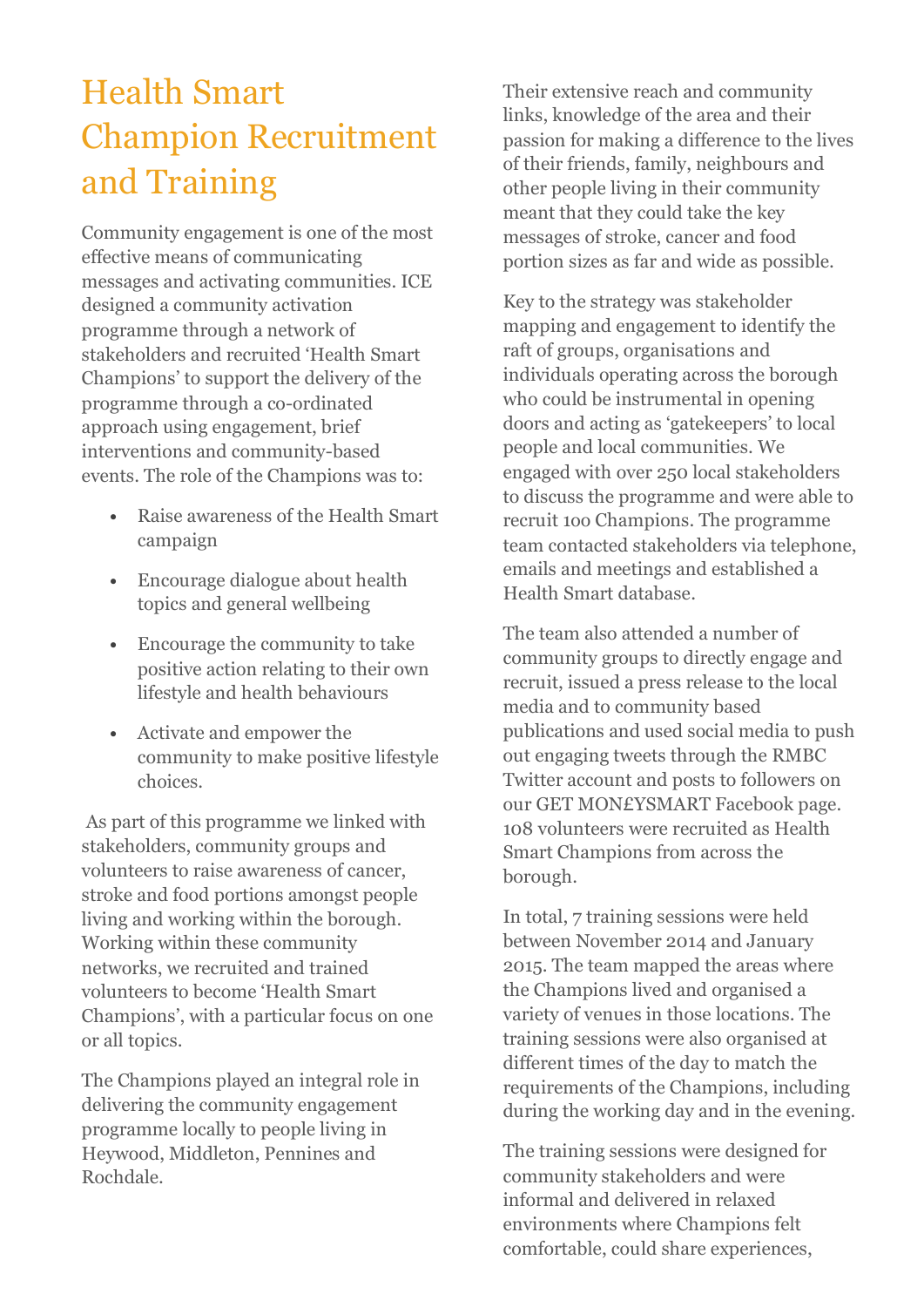contribute to the conversations and support each other on the journey. Where possible, we grouped people together who knew each other and were from similar communities.

# Health Smart Digital Development

Community engagement is one of the most effective means of communicating. Given the digital age we are living in, the role of digital in any campaign development and delivery is paramount. As such, ICE recommended that the Health Smart programme tap into the existing health and wellbeing online portal: Puffell.com (Puffell). Puffell.com is the platform underpinned by Pathways for Life – a strategy for transformation and integration through wellbeing, digital and behaviour change.

The ICE team developed a bespoke Health Smart dashboard available for all residents living across the borough, which contains three pre-loaded campaign decks: cancer, stroke and food portions. The dashboard has been programmed to ensure that any new users who live in the borough and register are automatically signposted directly to the Health Smart dashboard, in order to maximise the exposure of the Health Smart campaign to people living across the borough. A dedicated URL has also been created and used across all campaign materials and promotion including press releases, briefings and presentations.

#### [www.puffell.com/healthsmart](http://www.puffell.com/healthsmart)

ICE worked with the Public Health team to develop bespoke content for each deck, which was informative and designed to increase awareness about the health condition and the signs and symptoms, importance of early diagnosis, tips and myth busters.

Each deck also has its own user group, where users can meet virtually and communicate with each other about the topic.

Puffell was included in the 7 Champion training sessions and each Champion was given instructions and promotional materials to encourage people they engage with to explore Puffell as part of their ongoing health and wellbeing management. Following the training, a number of Champions have also run further sessions with their clients and community groups.

# Campaign Activity

Our approach to delivering the campaign was based upon key social marketing principles, using a combination of social engagement activities combined with traditional advertising channels:

- **•** Stakeholder launch event
- **•** A two day tour of the borough to engage with young people and adults on the topic of food portion sizes, including presentations at 4 primary schools
- **•** Bus advertising campaign to raise awareness of healthy portion sizes, followed by a stroke awareness campaign
- **•** Public engagement events across the borough over three months, supported by stakeholders, using a series of tools to generate conversations with the public, including a giant inflatable bowel, a breast vest and a portable photo booth. Our team posted photographs on the Health Smart Facebook page, where the participants could tag themselves, show support for the campaign and download their photographs.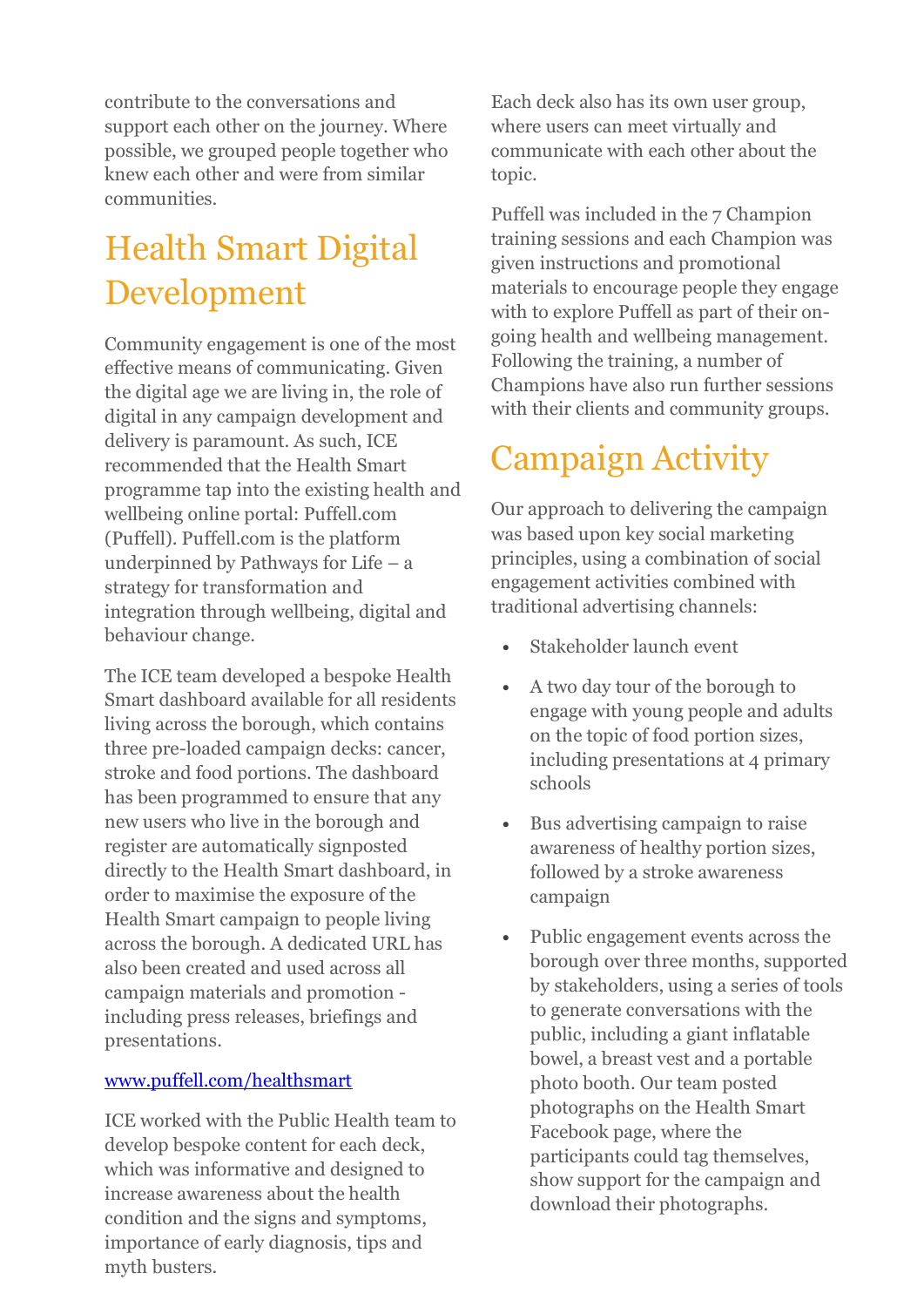





**•** The Health Smart Facebook and Twitter social media were used to spread the word locally and push out the key messages. On the day, a mix of tweets and photos were posted to inform the public of our location and invite them to pop along for free information and advice

- **•** The Health Smart campaign Twitter and Facebook channels were used consistently throughout the campaign by the ICE team, and were updated on a daily basis to share information and engage with the public. Specific campaign support was also shared, such as posting healthy eating tips, and sharing stroke association content and screening information as part of the cancer campaign. We were able to promote the engagement events, bus tour and the Champions events, and encourage online conversations related to the Health Smart campaign, as well as signposting the Health Smart Puffell platform and encouraging sign ups
- **•** Throughout the campaign, traditional PR methods were also utilised to engage local press and stakeholder organisations, complimenting the ongoing activity on social media. This included a Health Smart slot on Crescent Radio's Thursday Health Show.

## Evaluation

In order to establish a baseline position upon which to build the campaign, ICE conducted a pre-campaign survey comprising mostly of closed questions to understand levels of awareness of: cancer, stroke and portion sizes.

The survey covered:

- **•** Cancer and stroke signs and symptoms
- **•** Cancer screening programmes
- **•** Intentions and attitudes towards seeking help
- **•** Awareness of portion sizes and healthy eating.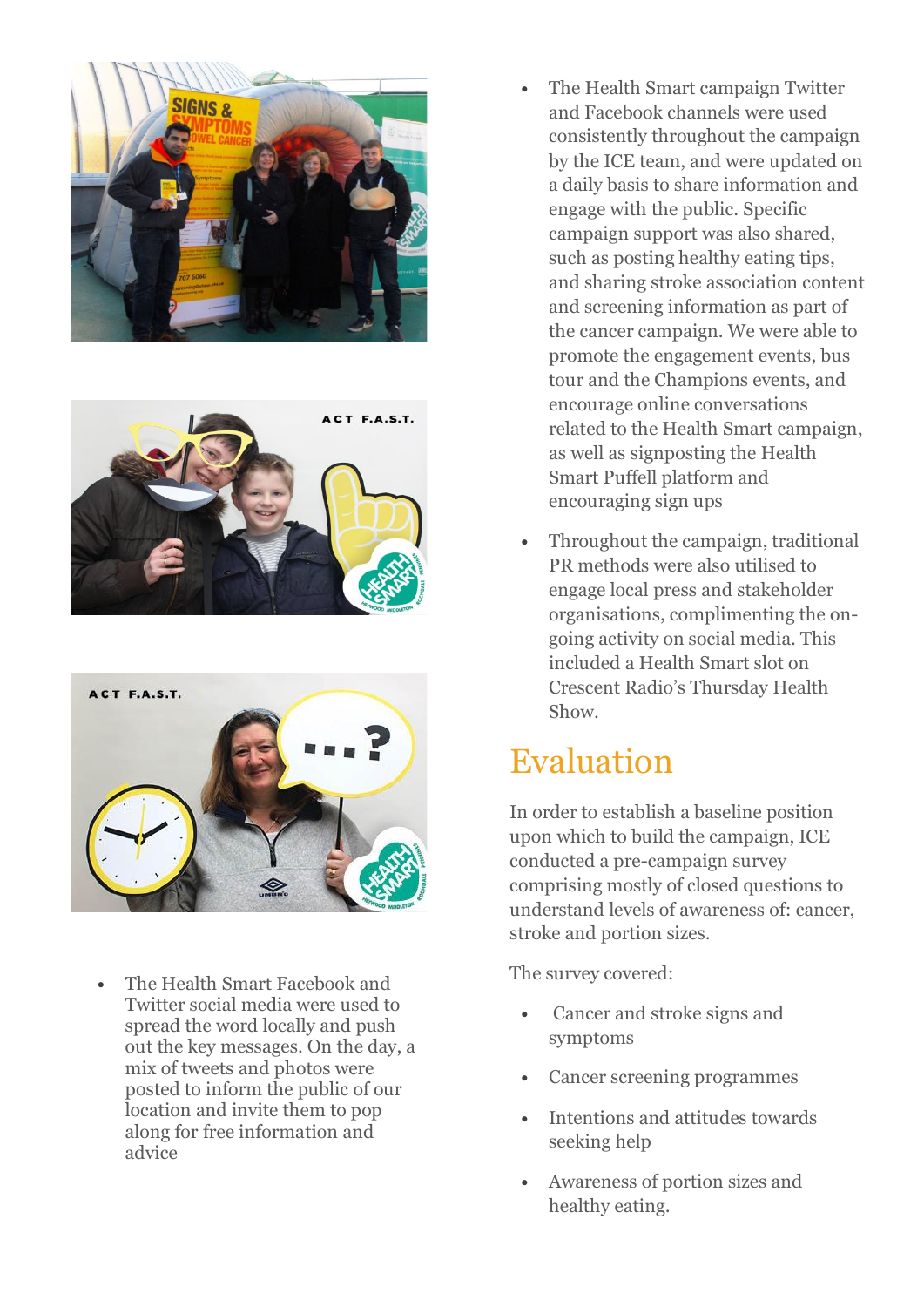The survey featured a short screener with initial demographic based questions designed to ensure that the respondent resided within the target borough. This was available online and as hard-copies.

Data collection was conducted via a number of methods:

- **• Online survey:** link was available via RBC website and stakeholder organisation websites, as well as being emailed out to stakeholder contacts for further distribution - including health trainers, health Champions, health chatters, and service providers who have access to or engage with the target audience
- **• Hard copies:** were distributed to stakeholders and organisations for completion
- **• On-street**: our field researchers conducted on-street surveys with members of the public opportunistically in key target areas to bolster the sample and to ensure we engaged with a cohort that most closely represents our target audiences and localities.

The post-campaign survey was designed based very closely on the baseline questions to allow our researchers to ascertain impact of the campaign from pre to post campaign and measure the changes in attitude, behaviours and propensity to act.

Questions were also added to understand intention to change for food portions – to understand the impact of the campaign materials and messages on individuals' decision-making processes about their own food intake.

As with the baseline survey, it was identified that 383 respondents were to be captured in total to achieve 95% confidence level.

The data collection methods mirrored the baseline survey. The deadline for data collection was extended due to a slow uptake and response rate from stakeholders. The ICE team also used telephone surveys to capture data from the Health Smart Champions to bolster the sample.

#### Summary Findings

Health Smart Champions:

- **•** 71% of Champions felt either fairly or very confident to talk to people about portion size and healthy eating
- **•** 94% of Champions recognised the 'ideal' food plate unprompted
- **•** 70% said they felt either fairly or very confident to talk to people about the signs and symptoms of cancer
- **•** Majority of Champions understood and recognised the different signs and symptoms of cancer
- **•** 84% said they would see a GP within a week if they had concerns about a cancer sign/symptom
- **•** Majority of Champions understand the signs of a stroke
- **•** 82% said they would call 999 immediately if they were concerned someone was showing signs of a stroke.

The Champions reported over 2,000 local engagements at a grass root level through conversations and dialogue with people locally. In total, 17 community events were funded across the borough, resulting in a further 600 community level engagements.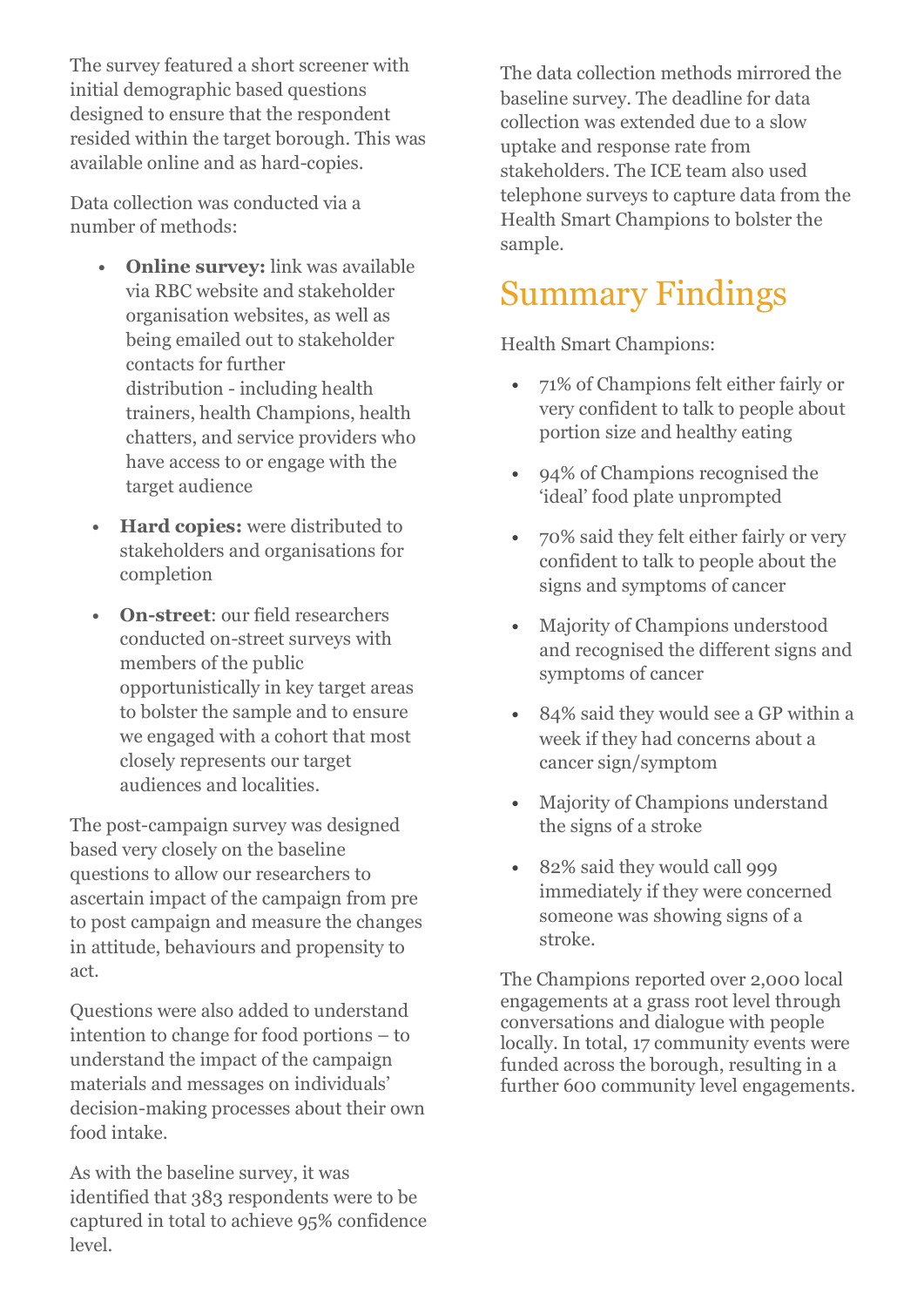# Communications Campaign:

- **•** The launch events resulted in 1830 direct face-to-face engagements with members of the public living across the borough
- **•** 1720 campaign packs and goody bags were distributed between the launch events and via Primary Care
- **•** The campaign bus advertising provided over 700,000 opportunities to see, with 71% coverage across the borough between the bus exterior and interior adverts
- **•** The Health Smart Twitter account resulted in over 362,000 impressions and Facebook garnered 380 followers
- **•** 102 current Rochdale borough members signed up and using the Health Smart dashboard on Puffell.com

Combined with the launch events and campaign activity including the food tours, the programme resulted in 4,500 face-toface engagements and over 3,000 goody bags and packs distributed to local people. This was supported by social media and PR activity and advertising to help take the campaign's messages out to the heart of the communities.

# Cancer Awareness and Intention Data:

From baseline to post campaign, there was a 16% increase experienced in those participants who felt **very confident** in recognising the signs and symptoms of cancer against the required KPI of a 5% increase. The increased awareness was experienced across all signs and symptoms, showing a positive uplift across the board with the highlights being awareness of unexplained bleeding increasing by 13% and unexplained weight loss increasing by

11%. The campaign and engagement focused on intention to change messages to encourage people to take action, resulting in a 7% increase in participants citing they would attend their GP within 1-3 days of experiencing a sign or symptom of cancer against the required KPI of 5%.

The level of awareness of all screening programmes also increased, with awareness of breast cancer screening increasing by 20% from 72% at baseline to 92% post survey; awareness of cervical screening increased by 21% from 62% at baseline to 83% post survey, and bowel screening by 30% from 45% at baseline to 75% post survey. These results are exceptionally positive against the desired KPIs of 5% for breast, 5% for cervical and 10% for bowel. Importantly, the intention to attend data also shows a positive incline of 6% for those citing they are 'very likely' to attend screening when invited, an 8% increase for those who cited 'likely' and a 6% decrease in those citing they are 'unlikely' to attend, dropping from 8% at baseline to 2% at post survey.

# Stroke Awareness and Intention Data:

From baseline to post campaign, there was a 23% increase in those participants who felt very confident in recognising the signs and symptoms of a stroke against the KPI of a 5% increase. Similar to the cancer data, the awareness of signs and symptoms increased across the board, with a 14% increase in recognition of face falling to one side. The intention to act and call 999/ambulance immediately increased by a very positive 13%, from 79% at baseline which was already exceptionally high to 92% post campaign – against the required KPI of 5%.